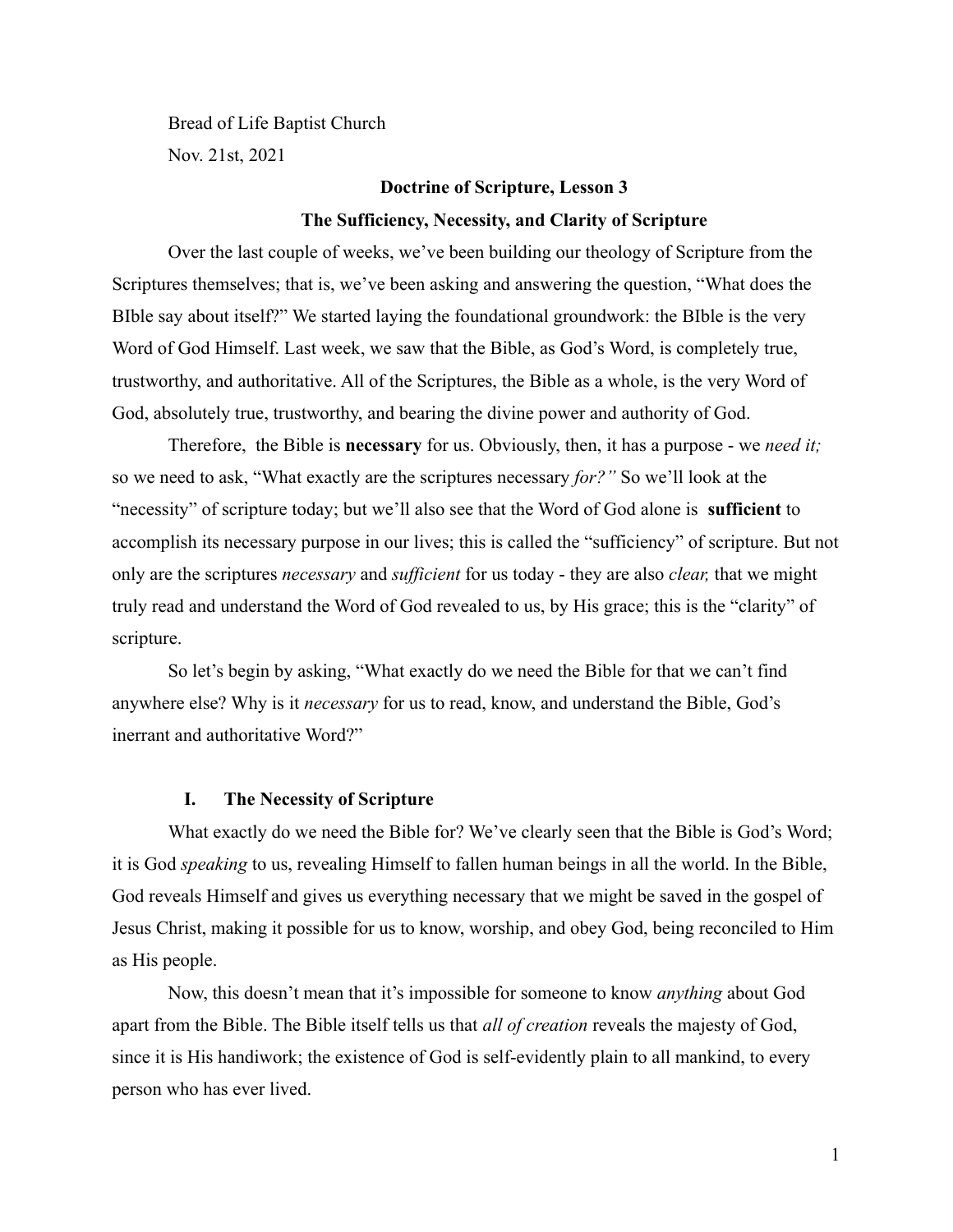*Rom. 1:19-21*: "*For what can be known about God is plain to them,* because God has shown it to them. For His invisible attributes, namely, his eternal power and divine nature, *have been clearly perceived,* ever since the creation of the world, *in the things that have been made.* So they are without excuse. For although *they knew God* they did not honor him as God or give thanks to him, but they became futile in their thinking, and their foolish hearts were darkened."

This means that God's general revelation of Himself, in all of creation, is enough for everyone to *know* that God exists. Yet because of our sinful nature that we're all born with, each person *rejects* the self-evident truth of GOd and "exchanged the truth about God for a lie" (**Rom. 1:25**). This means we need something more than just general revelation in Creation - we need God to reveal Himself to us *personally,* by speaking to us - we need to hear GOd's Word, the Bible, in order to rightly know God and be reconciled Him, to be saved.

This is why...

## **A. The Bible is Necessary for Knowing the Gospel**

THe Bible is God's Word; in it, God speaks and reveals His glorious plan of redemption, His gracious purposes of salvation for sinners through the glorious person and work of Jesus Christ, who lived, died, and rose from the grave in the place of sinners, so that whoever believes in Him will be saved. We call this *the gospel.* The gospel is "the power of God for salvation to everyone who believes" (Rom. 1:16). But in order to believe the gospel, we have to first *hear* it (or *read* it).

*Rom. 10:13-15, 17 -* "For 'everyone who calls on the name of the Lord will be saved.' How then will they call on him in whom they have not believed? And how are they to believe in him of whom they have never heard? And how are they to hear without someone preaching? And how are they to preach unless they are sent? As it is written, 'How beautiful are the feet of those who preach the good news!'... So faith comes from hearing, and hearing *through the Word of Christ."*

Did you catch that? It comes "*through the Word of Christ."* THe logic is clear:

- 1. We must believe the gospel to be saved.
- 2. In order to believe the gospel, we have to hear it.
- 3. We hear the gospel *through the Word of Christ.*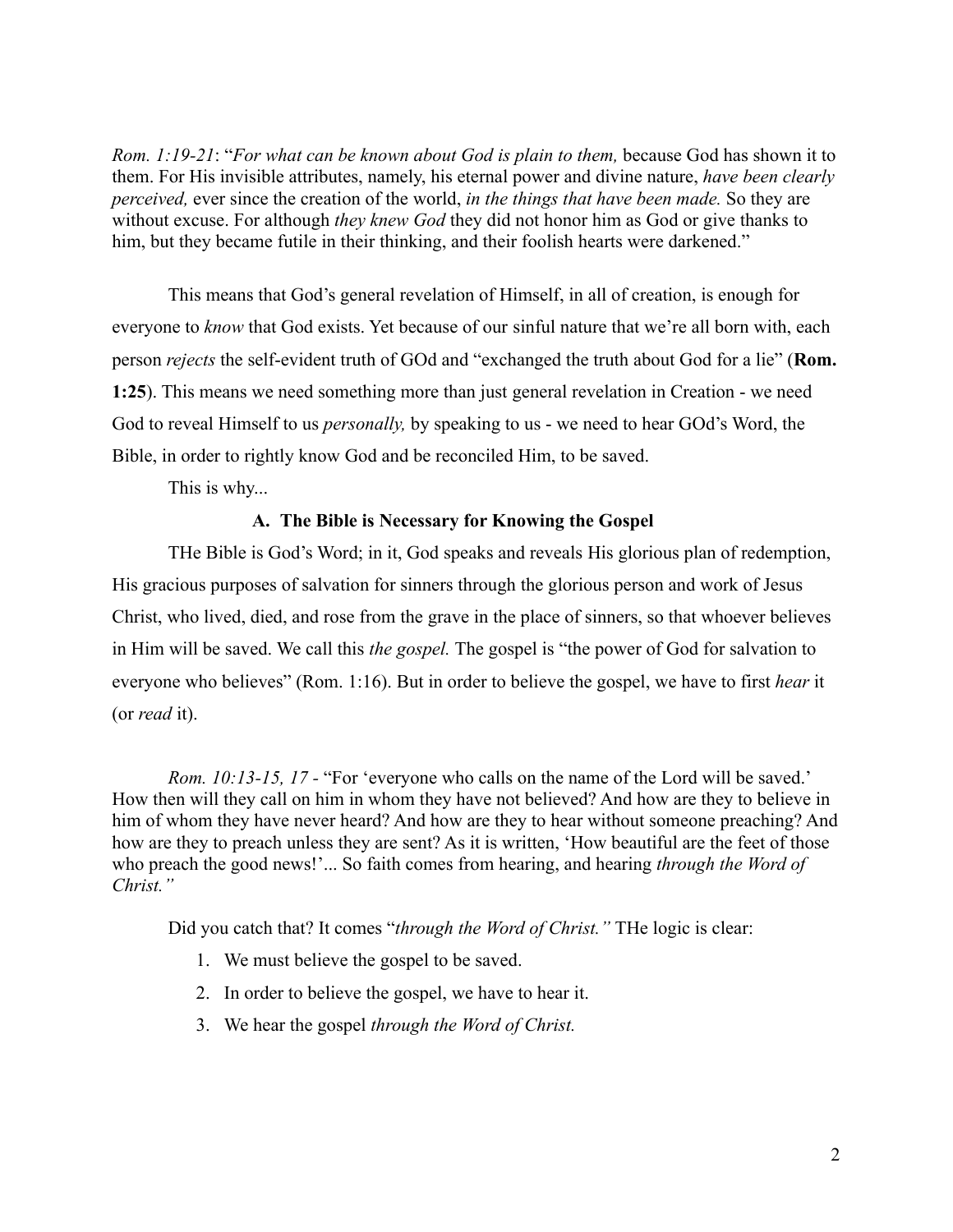4. Therefore, it is necessary for us to hear the "Word of Christ" (either reading it for ourselves, or hearing someone tells us about it, in evangelism), in order to repent, believe the gospel, and be saved.

So the question is, what exactly is the Word of Christ? Well, in one sense, it clearly refers to the gospel. But, in another sense, it refers to the entirety of Scripture. After all, Jesus is God. If the BIble is GOd's Word, and Jesus Himself *is* the Word of God, become flesh, then the entire Bible is rightly declared "the Word of Christ." Furthermore, the whole Bible progressively unfolds GOd's plan of redemption for us, culminating in the person and work of Christ, and it's implications for us. Now, obviously the New Testament gospels and epistles are clearly about the gospel of Christ. But this is also true of the Old Testament scriptures.

Again, the Bible itself makes this explicit, when Jesus is speaking to two of his disciples on the road to Emmaus:

*Luke 24:25-27 -* "And he said to them, 'O foolish ones, and slow of heart to believe *all that the prophets have spoken!* Was it not necessary that the Christ should suffer these things and enter into his glory?'And *beginning with Moses and all the Prophets,* he interpreted to them *in all the scriptures the things concerning himself."*

Moses wrote the first five books of the Bible - Genesis to Deuteronomy - so when Jesus "began with Moses," it means he started at the beginning of the Bible, and worked His way through *all the Prophets,* the rest of the books of the Old Testament, showing how *all of it* pointed to Jesus Christ and His glorious gospel.

So the Bible, GOd's Word, the Word of Christ, is necessary for us to hear, understand, and believe the gospel of Christ - and therefore, to receive the free gift of eternal salvation.

But it's also necessary for *the rest of the Chrtistian life* as well, because…

# **B. The Bible is Necessary for Maintaining Spiritual Life**

When Jesus was being tempted by Satan, he quoted *Deut. 8:3,* saying, "It is written, "Man shall not live by bread alone, but by *every word that comes from the mouth of God.*'" - *Matt. 4:4.*

Our spiritual life has to be regularly maintained and nourished by the Word of God, even as our physical lives and bodies have to be regularly maintained and nourished by physical food.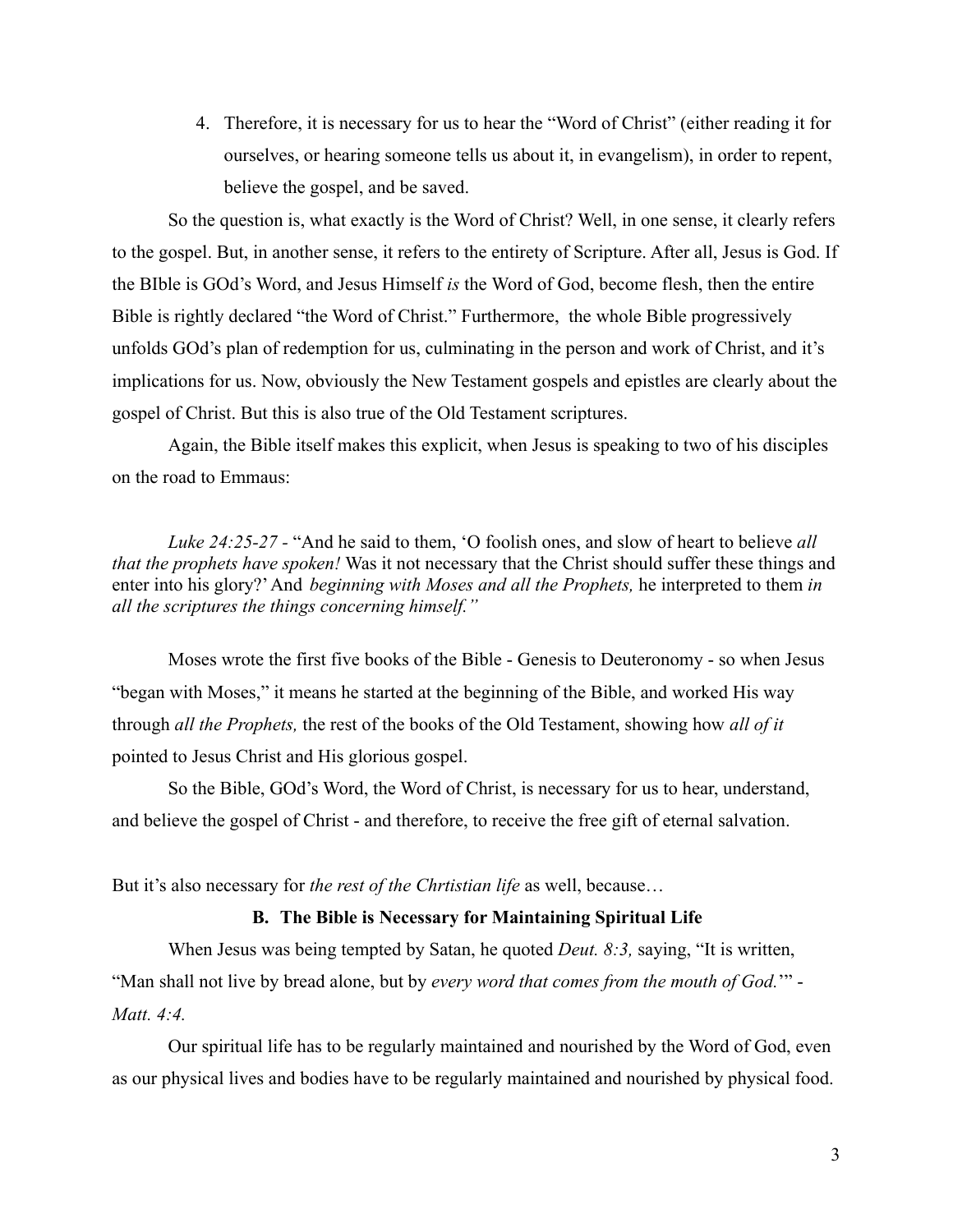We regularly eat every day - for most of us, three times a day, if we can help it; or if you're my son, 6 times a day, if you can help it (he likes snacks). It would be unthinkable for us to just stop eating, except maybe or twice a week, and go on like normal; obviously, that's not enough food to physically sustain us! We'll run out of energy very quickly. Nor is it wise to think we can thrive on a diet of just carbs and sugar, without ever getting the proteins, nutrients, and vitamins we need from the other foods God gave us, like nuts, fruits, vegetables, dairy, and meat. Sure, you fill your belly with bread, mac-and-cheese, and poptarts - but if that's all you live on, it's going to become increasingly hard to function; you won't have the energy you need, and it'll bring lots of health issues. It's physically unhealthy and unsustainable.

And so it is with our spiritual life: our *souls* need to be nourished, with spiritual food - the Word of God. Indeed, as Jesus says, we need to feed on *"every word that comes from the mouth of God."* Our souls need to feast on the entire Word of God - the Bible. God's Word is necessary to feed and sustain us spiritually, to grow and thrive in the Christian life.

And this is because the Bible, as God's Word, is God speaking, *revealing Himself,* to us. In His Word, God reveals Himself, even Jesus Christ, the fullness of God, the very Word of God become flesh; and He reveals GOd's purposes of grace, His grand plan of redemption, that unfolds throughout the entire Bible, centering on Christ Himself.

Therefore, the Bible is *necessary* for us to know God and His plan of redemption namely, the gospel of Christ. THe Word of God is necessary for salvation and the Christian life. We *need* the Bible. And thankfully, the Bible is enough for us! Because the Bible is not only *necessary,* but *sufficient* for us.

*Questions?*

#### **II. The Sufficiency of Scripture**

So we've seen that the Bible, as God's Word, is *necessary* for us. At the very least, we need the Bible, God's Word, for salvation and spiritual life, for the entirety of the Christian life. But we could also ask, "Is the Bible *all* that is necessary? Is the Bible *enough* for knowing what God wants us to think or do?" In other words, is the BIble *sufficient?* And I believe the clear answer from Scripture itself is: yes, it is.

But let's start with defining what we mean by "sufficiency." Wayne Grudem, a contemporary evangelical Baptist theologian, wrote an excellent book, his "Systematic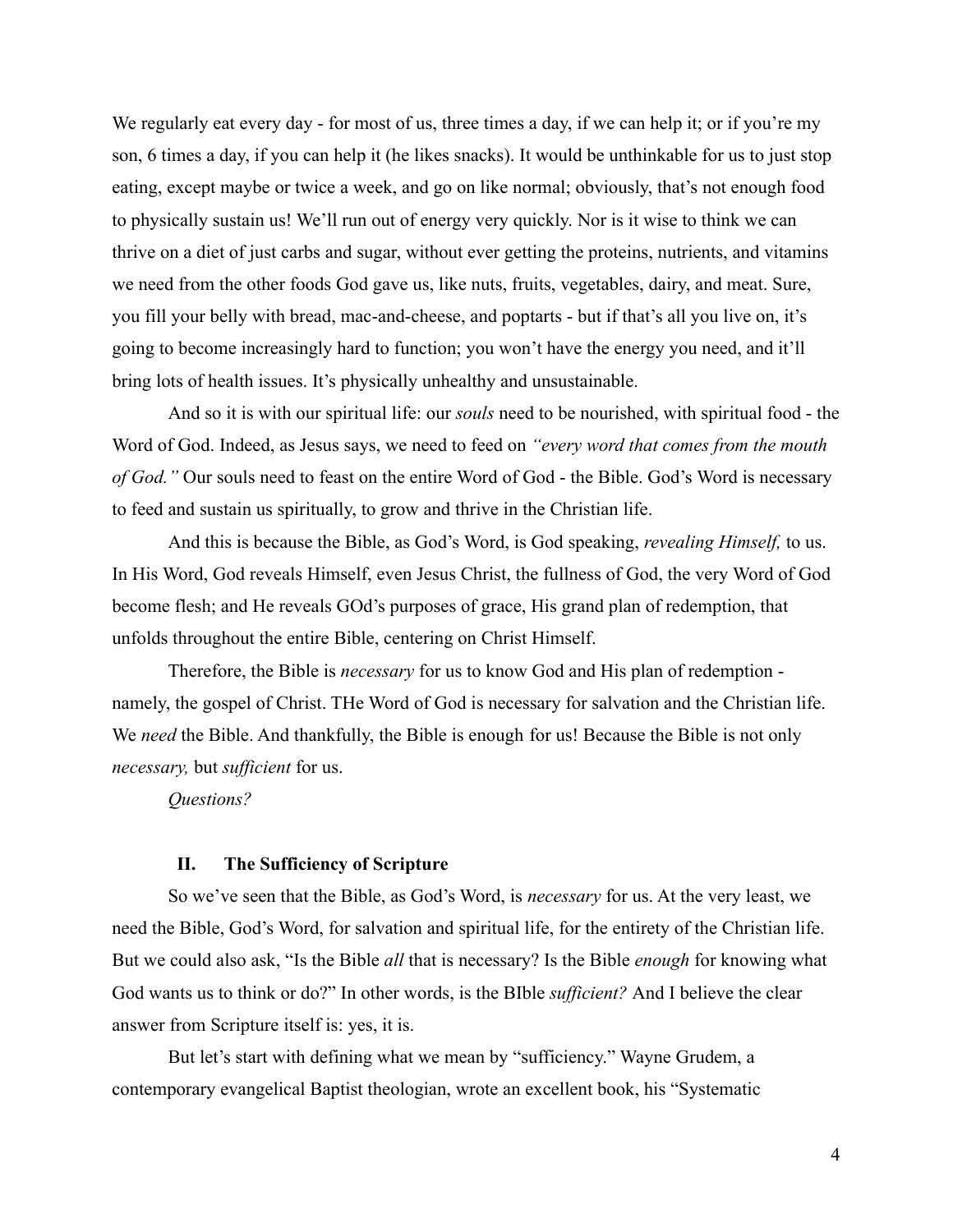Theology." In it, he helpfully defines "sufficiency of scripture" this way: "*The sufficiency of Scripture means that Scripture contained all the words of God he intended his people to have at each stage of redemptive history, and that it now contains all the words of God we need for salvation, for trusting him perfectly, and for obeying Him perfectly."<sup>1</sup>*

In other words, God has told us in the Bible everything we need to know to be saved, to know God in a personal relationship of faith and trust, and to obey Him in every area of our life. Now, this doesn't mean that God has told us everything that we *want to know* - after all, "The secret things belong to the Lord our God," as *Deut. 29:29* says. There are truths about reality that God *hasn't* fully revealed; we shouldn't worry about such matters of speculation. But God has told us everything we *need* to know.

This is perhaps most clearly shown in *1 Tim. 3:14-17:*

"But as for you, continue in what you have learned and have firmly believed, knowing from whom you learned it and how from childhood you have been acquainted with *the sacred writing*s, which are *able to make you wise for salvation* through faith in Christ Jesus. *All Scripture* is breathed out by God and *profitable for teaching, for reproof, for correction, and for training in righteousness, that the man of God may be complete, equipped for every good work*."

I've mentioned this passage, and even read it, for all of our classes on the doctrine of scripture so far. And that's because this passage beautifully and succinctly tells us *so much* about the Bible. It tells us that the scriptures are *holy,* that they are the inspired and authoritative *Word of God,* breathed out by Him. And the passage also tells us about the *sufficiency of scripture.*

First, we see that...

# **A. The Bible tells us all we need to know for salvation**

We've already seen that the Bible is *necessary* for us to know the gospel, which was must hear and understand to be saved. But we can also say that the Bible is *sufficient* for us to be saved; that is, it tells us *everything we need to know for salvation.* That's what we see in **v.15:** "the sacred writings," that is, Scripture, "which are *able* to make you *wise for salvation* through faith in Christ Jesus." God's Word, as inspired and written in the whole Bible, both the Old and New Testaments, give us *sufficient knowledge* - everything we need to know - in order for us to understand, believe, and be saved by the gospel of Jesus Christ. We don't have to worry that we're missing some key piece of information; we don't have to worry about someone who claims

<sup>1</sup> Wayne Grudem, *Systematic Theology* (Grand Rapids: Zondervan, 1994), 127.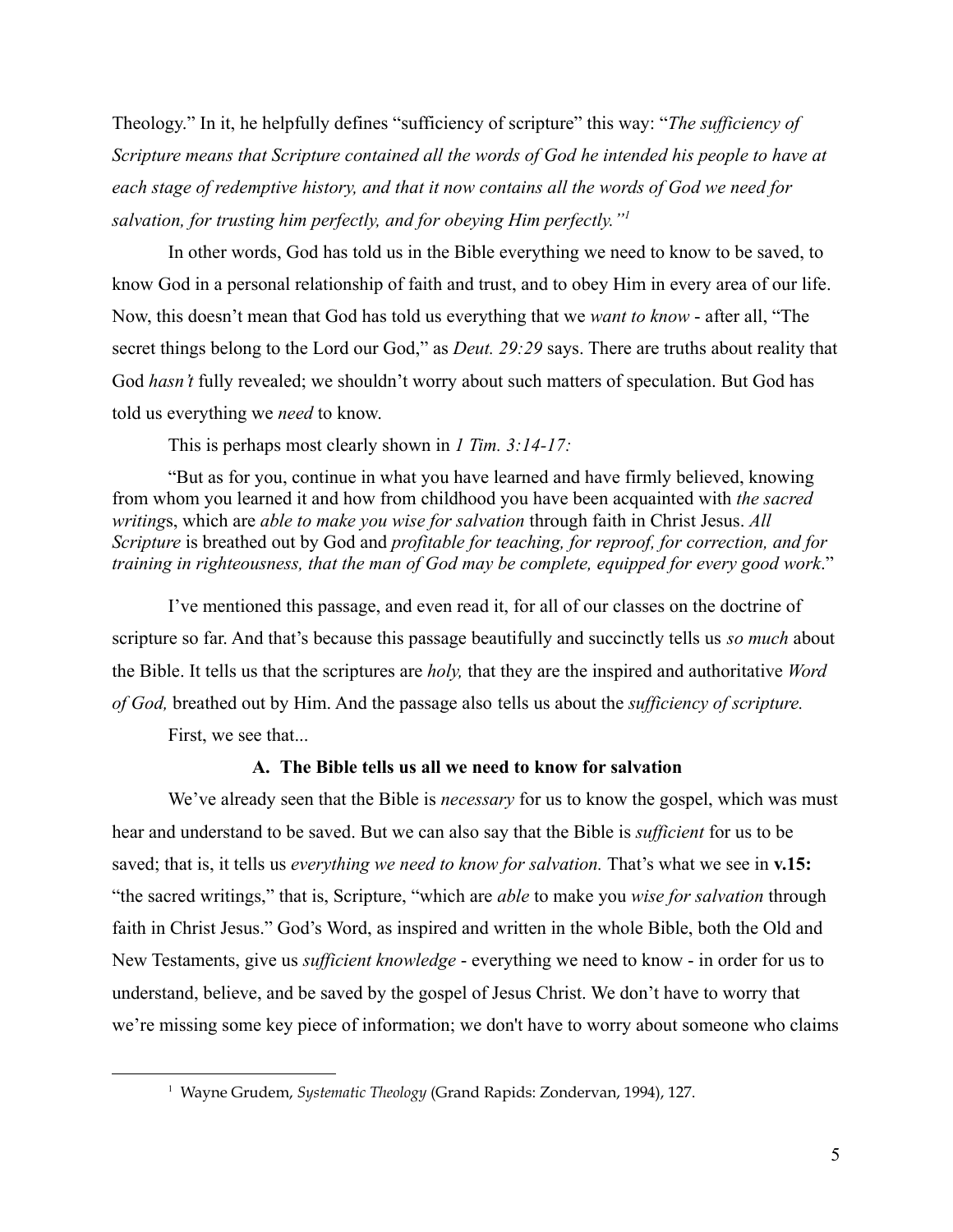they have further revelation from God, such as Mormons or cult leaders do - we have everything we need to know God, trust Him, and be saved *in the Bible.* God has given us everything we need to know in order to make us "*wise for salvation."*

But this passage also shows us that...

#### **B. The Bible tells us all we need to know to obey God**

I argued earlier that the BIble is *necessary* for maintaining and growing in our spiritual life. Not only is it necessary for this, but it is *sufficient* for our spiritual life and growth as well. The Word of God *necessarily and sufficiently nourishes our souls.*

We see this is *2 Tim. 3:16-17 -* "*All scripture* is breathed out by God and *profitable for teaching, for reproof, for correction, and for training in righteousness, that the man of GOd may be complete, equipped for every good work."*

All of scripture is useful to us; the whole Bible is "profitable" for us to be "taught," 'reporooved," or rebuked," "corrected," and to be "trained in righteousness." In other words, the whole Bible teaches us God's will, His standards for right and wrong, and how to obey God in all things. But this isn't just saying the Bible is *helpful* for this - it's saying the Bible, and the Bible alone, is *sufficient* for this. That's the point of v.17: "*that the man of God,"* or *person* of God, "may be *complete, equipped for every good work."* The whole Bible tells us everything we need to be *complete* men and women of GOd, to live a *complete* spiritual life. God's Word, the Bible, gives us sufficient knowledge to *know GOd's will and obey Him,* in order that we may be "*equipped for every good work."* We're not lacking anything spiritually that can't be received through GOd's Word. God has given us everything we need, in His Word, to obey Him in every part of our lives, as Christians, and as a church body.

# *Questions?*

God's Word is sufficient for us to know His will and obey Him. But this is only true if we rightly understand it. Which brings us to...

# **III. The Clarity of Scripture**

So the scriptures are necessary and sufficient for our salvation and our spiritual life of knowing, trusting, and obeying God. But we could still ask, "OK, but who exactly can know and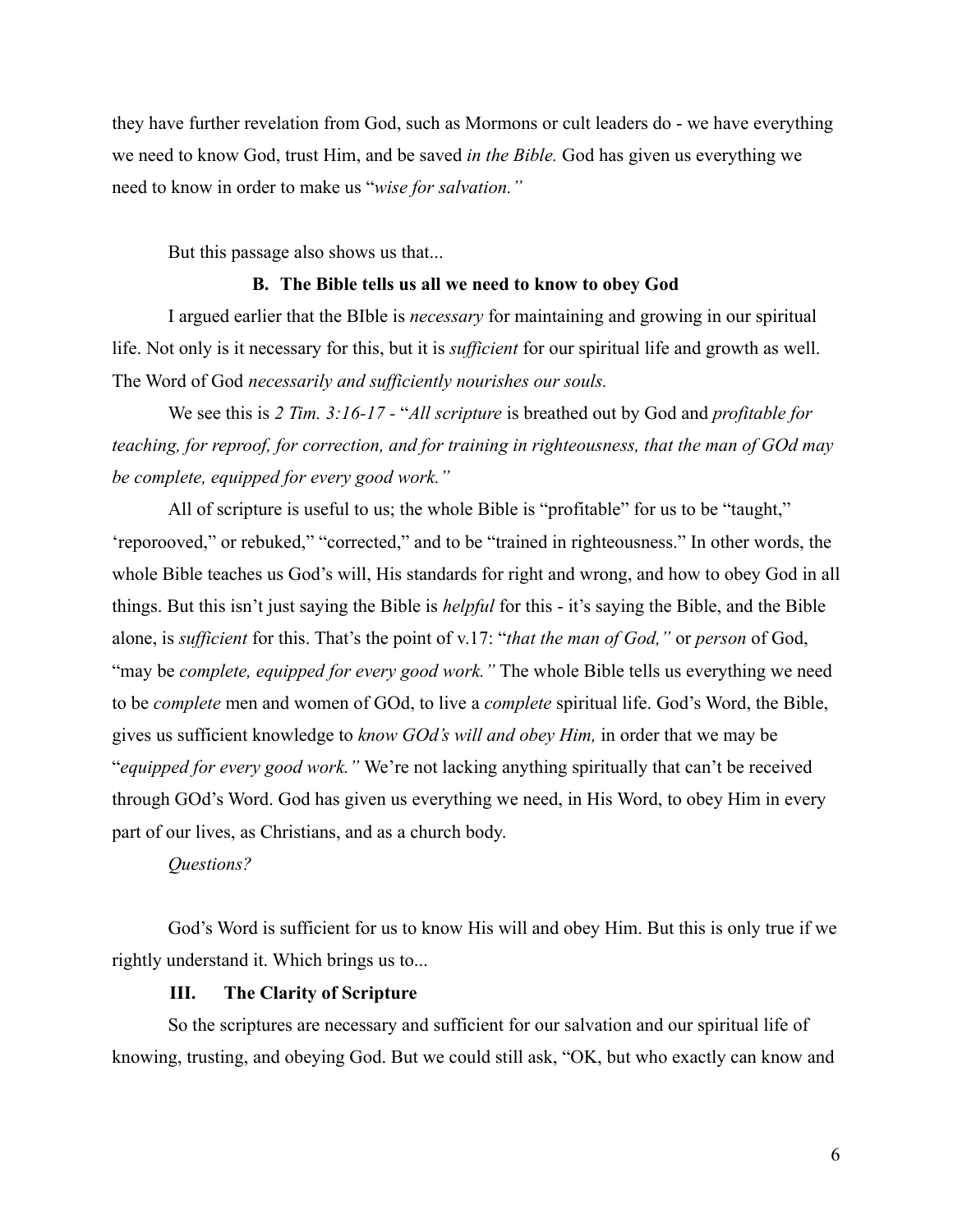understand the Scriptures? Is it only pastors, Bible scholars, or the spiritual elite?" This is a question about the *clarity* of scripture.

Once again, Wayne Grudem gives us a very helpful definition: "*The clarity of Scripture means that the Bible is written in such a way that its teachings are able to be understood by all who will read it seeking God's help and being willing to follow it."*

So let's make a few simple observations about what this definitions means:

# **A. God helps us understand His Word**

The Bible is not unknowable, or even only understandable for an elite few. No, God wrote His Word so that *we can understand it.* After all, God's Word is *necessary and sufficient* for salvation and our spiritual lives.

*Psalms 19:7 -* "The testimony of the LORD is sure, *making wise the simple."*

*Psalms 119: 130 -* "The unfolding of your words gives light; it imparts understanding to the simple."

The Word of GOd itself *teaches us and helps us understand.* We start off simple, knowing nothing, and God's Word gives us spiritual knowledge, understanding , and insight.

However, we know that it's very possible to *misunderstand* scripture, even as believers! God's Word has many difficult parts in it. SOme parts are "clearer" than others, some parts more difficult to understand. But this is not ultimately a problem with God's Word - the problem is with us. After all, we know that understanding the Bible is a *moral and spiritual exercise,* not just intellectual.

Therefore, we need God's help to rightly understand scripture.

# **B. We must pray for God's help to understand the Bible**

We need the Holy Spirit to enlighten us and help us rightly understand the Bible. This is why we must always start with *prayer,* asking God to help us. But this can also never be divorced from *bible study and interpretation.* We pray for God's help, and then we *study the Bible.*

#### **C. We must work hard to rightly interpret the Bible**

As we've seen, the scriptures themselves are *necessary and sufficient* for us. And that means that there are no *mystical shortcuts.* We can't rely *just* on something someone else said; we must bring it back to the BIble ourselves. Nor can we *just pray* and ask God to help us know His will or knowledge, without reading, studying, or understanding the Bible itself. These things must go *together.* With God's help, we grow in our understanding of the Bible as we read it